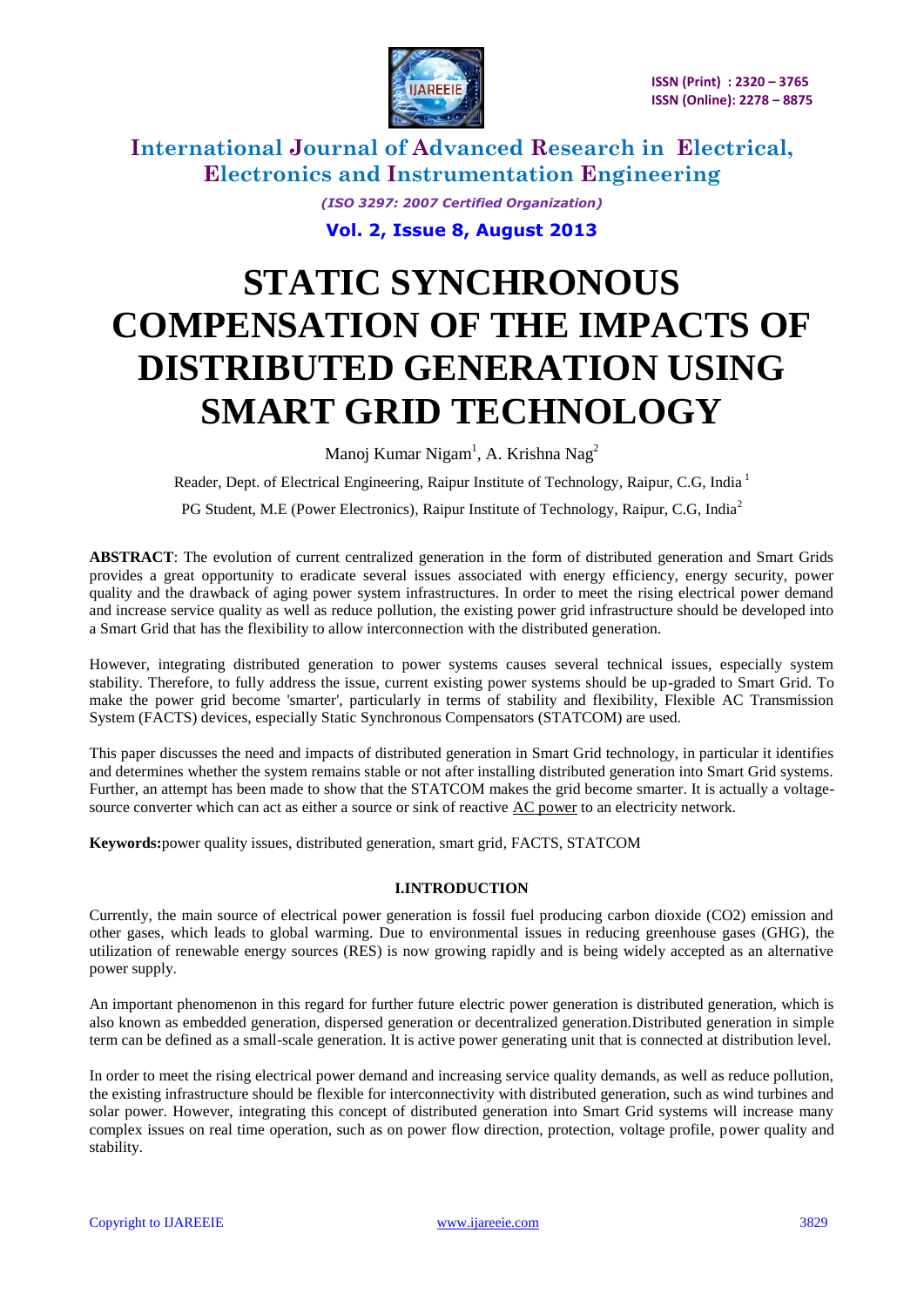

*(ISO 3297: 2007 Certified Organization)*

### **Vol. 2, Issue 8, August 2013**

### **II. IMPACTS OF DISTRIBUTED GENERATION**

The following isa simple model of power flow diagram in a transmission system with two power generators with voltages E1 and E2 integrated by a transmission line, which may be interconnecting points or may have load. The transmission line is assumed lossless and represented by the reactance *X*. The corresponding phasor diagram is also shown below.



Fig. 1: Line Diagram

As per the earlier work carried out on Distributed Generation and Power Quality, Some of the Various Issues involved with distributed generation are as follows:

Voltage Regulation, DG Grounding Issue, Harmonic Distortion, Flicker, Islanding, Protection System, False tripping of feeders, Fuse coordination problems, Unwanted tripping of production units, Blinding of protection, Increased or decreased fault levels, Unwanted islanding, Prohibition of automatic reclosingetc.;

### **III.EFFICIENT COMMUNICATION**

In this scheme, each node with message searches for possible path nodes to copy its message. Hence, possible path nodes of a node are considered. Using NSS, each node having message selects its path nodes to provide a sufficient level of end-to-end latency while examining its transmission effort. Here, it derives the CSS measure to permit CR-Networks nodes to decide which licensed channels should be used. The aim of CSS is to maximize spectrum utilization with minimum interference to primary system. Assume that there are M licensed channels with different bandwidth values and ydenotes the bandwidth of channel c. Each CR-Networks node is also assumed to periodically sense a set of M licensed channels. Mi denotes the set including Ids of licensed channels that are periodically sensed by node i. suppose that channel c is periodically sensed by node i in each slot and channel c is idle during the time interval xcalled channel idle duration. Here, it use the product of channel bandwidth yand the channel idle duration x, tc = xy, as a metric to examine the channel idleness. Furthermore, failures in the sensing of primary users are assumed to cause the collisions among the transmissions of primary users and CR-Networks nodes.

### **IV.SECURITY**

Spectrum sensing: Detecting unused spectrum and sharing it, without harmful interference to other users; an important requirement of the cognitive-radio network to sense empty spectrum. Detecting primary users is the most efficient way to detect empty spectrum. Spectrum-sensing techniques may be grouped into three categories:

Transmitter detection: Cognitive radios must have the capability to determine if a signal from a primary transmitter is locally present in a certain spectrum. There are several proposed approaches to transmitter detection:

1. Cooperative detection: Refers to spectrum-sensing methods where information from multiple cognitive-radio users is incorporated for primary-user detection.

2. Interference-based detection.

Since primary user networks have no requirement to change their infrastructure for spectrum sharing, the task falls to CRs as secondary users to detect the presence of primary users through continuous spectrum sensing. Spectrum sensing by CRs can be conducted either individually or cooperatively. Recently, the efficacy of cooperative spectrum sensing has gained a great deal of attention. There are several advantages offered by cooperative spectrum sensing over the non-cooperative methods. However, due to the randomness of the appearance of PUs, it is extremely difficult to achieve fast and smooth spectrum transition leading to limited interference to PUs and performance degradation of SUs. Locally collected and exchanged spectrum sensing information is used to construct a perceived environment that will impact CR behaviour. This opens opportunities to malicious attackers. In cooperative spectrum sensing a group of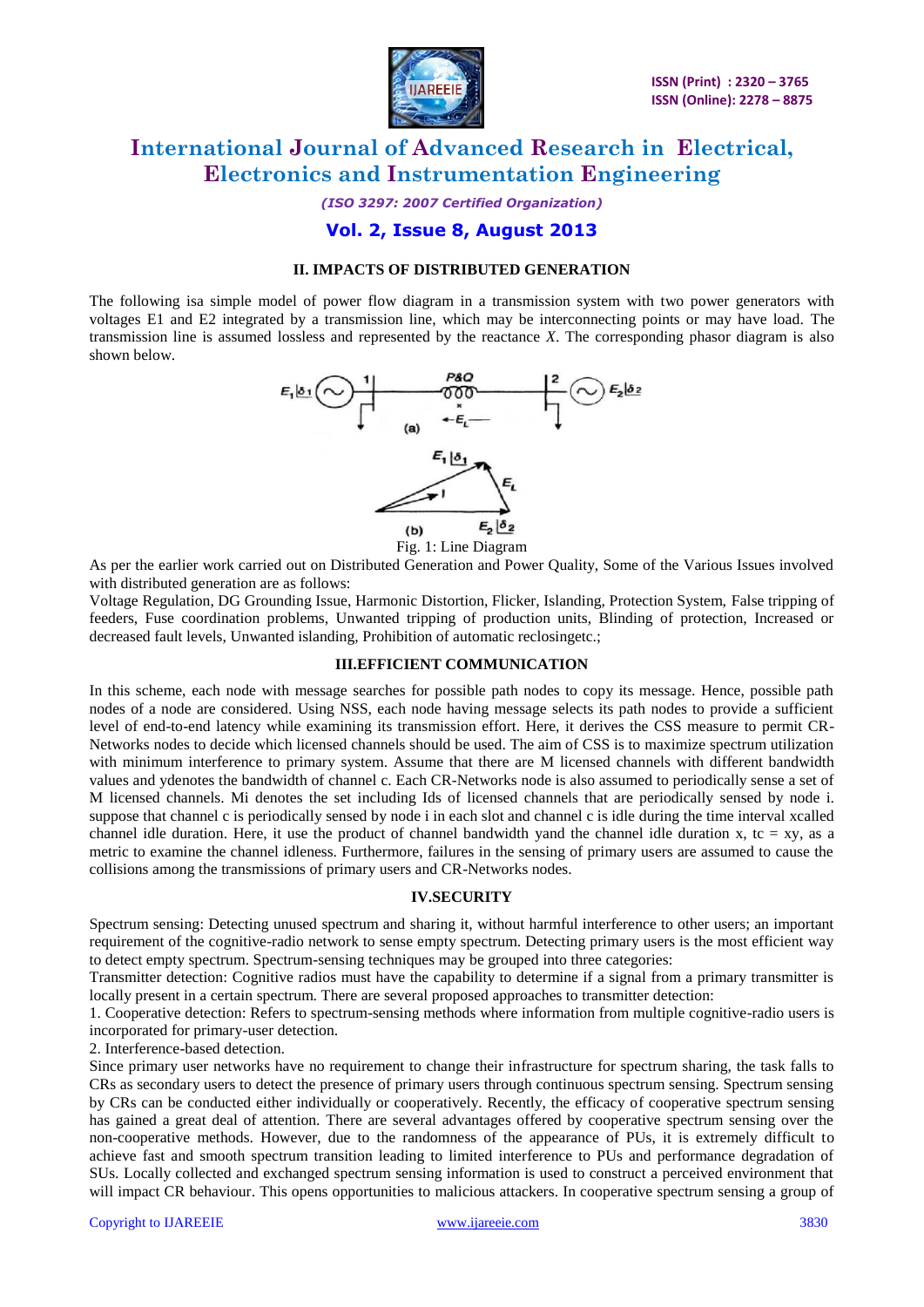

# *(ISO 3297: 2007 Certified Organization)*

### **Vol. 2, Issue 8, August 2013**

secondary users perform spectrum sensing by collaboratively exchanging locally collected information. Malicious secondary users may take advantage of cooperative spectrum sensing and launch attacks by sending false local spectrum sensing results to others, resulting in a wrong spectrum sensing decision. Two known security threats in CRs are Selfish Primary User Emulation (SPUE) and Malicious Primary User Emulation (MPUE) attack. These types of attacks emulate signals with the characteristics of incumbent primary users to fool other secondary users.

SPUE: In this attack, an attacker's objective is to maximize its own spectrum usage. When selfish attackers detect a vacant spectrum band, they prevent other secondary users from competing for that band by transmitting signals that emulate the signal characteristics of primary user signals. This attack is mostly carried out by two selfish secondary users.

MPUE: In this attack, the objective is to obstruct the DSA process of SUs- i.e., prevent SUs from detecting and using vacant licensed spectrum bands, causing denial of service.

Using the Trust-Worthy algorithm it defines a threshold value to the SUs to overcome the PUE attacks. It enables CR-Networks nodes to efficiently utilize the available spectrum channels. Nodes, which can easily find various licensed channel opportunities without interfering the primary system increases. This reveals that it has a potential to be able to convert the various network conditions into a performance improvement.



### **V. RESULT AND DISCUSSION**

Fig. 1 Simulation time vs Throughput of receiving packets

In the fig 1, it shows the graph of time Vs throughput of receiving packet. Throughput is the average rate of successful message delivery over a communication channel.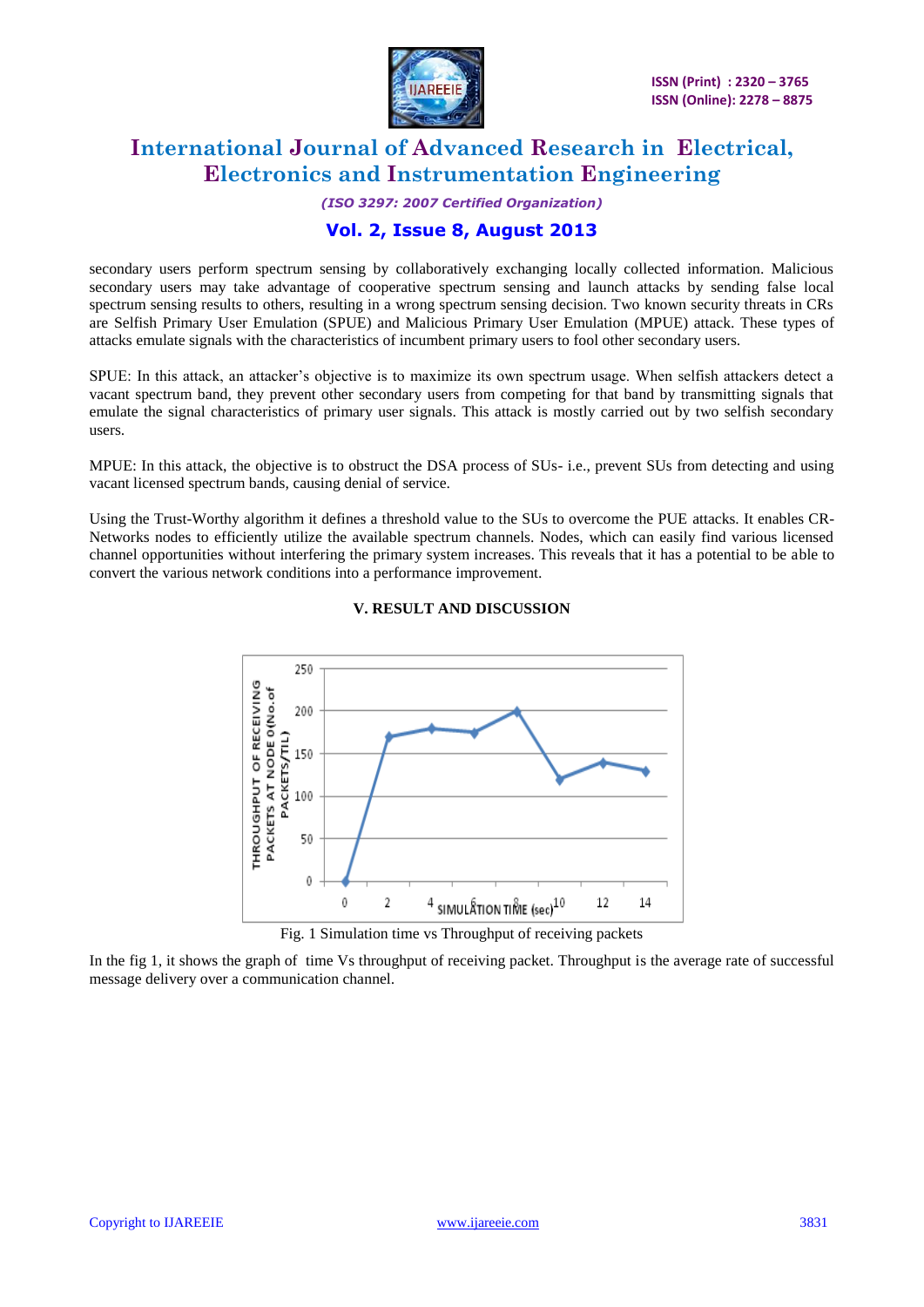

*(ISO 3297: 2007 Certified Organization)* **Vol. 2, Issue 8, August 2013**



Fig. 2 Throughput of receiving bits vs Maximal end to end delay

In the fig 2, it shows the graph of throughput of received bits Vs Maximal end to end delay. End to end delay is the time taken by a packet to travel from source to reach destination.



Fig .3 Throughput of sending bits Vs Maximal simulation jitter

In Fig 3, Throughput of sending bits Vs Maximal simulation jitter. Jitter is the undesired deviation from true periodicity of an assumed periodic signal. Jitter period is the interval between two times of maximum effect (or minimum effect) of a signal characteristic that varies regularly with time.

### **VI.CONCLUSION**

Thus it allows each node with message to decide whether to copy the message to a path node by optimizing its transmission effort in order to provide a sufficient level of message delay. Using a channel selection scheme provides spectrum utilization while it minimizes the interference level to primary system. Using trustworthy algorithm, itimproves the trustworthiness of the Spectrum sensing in CR-Networks. It enables network nodes to adaptively regulate their communication strategies according to dynamically changing network environment.